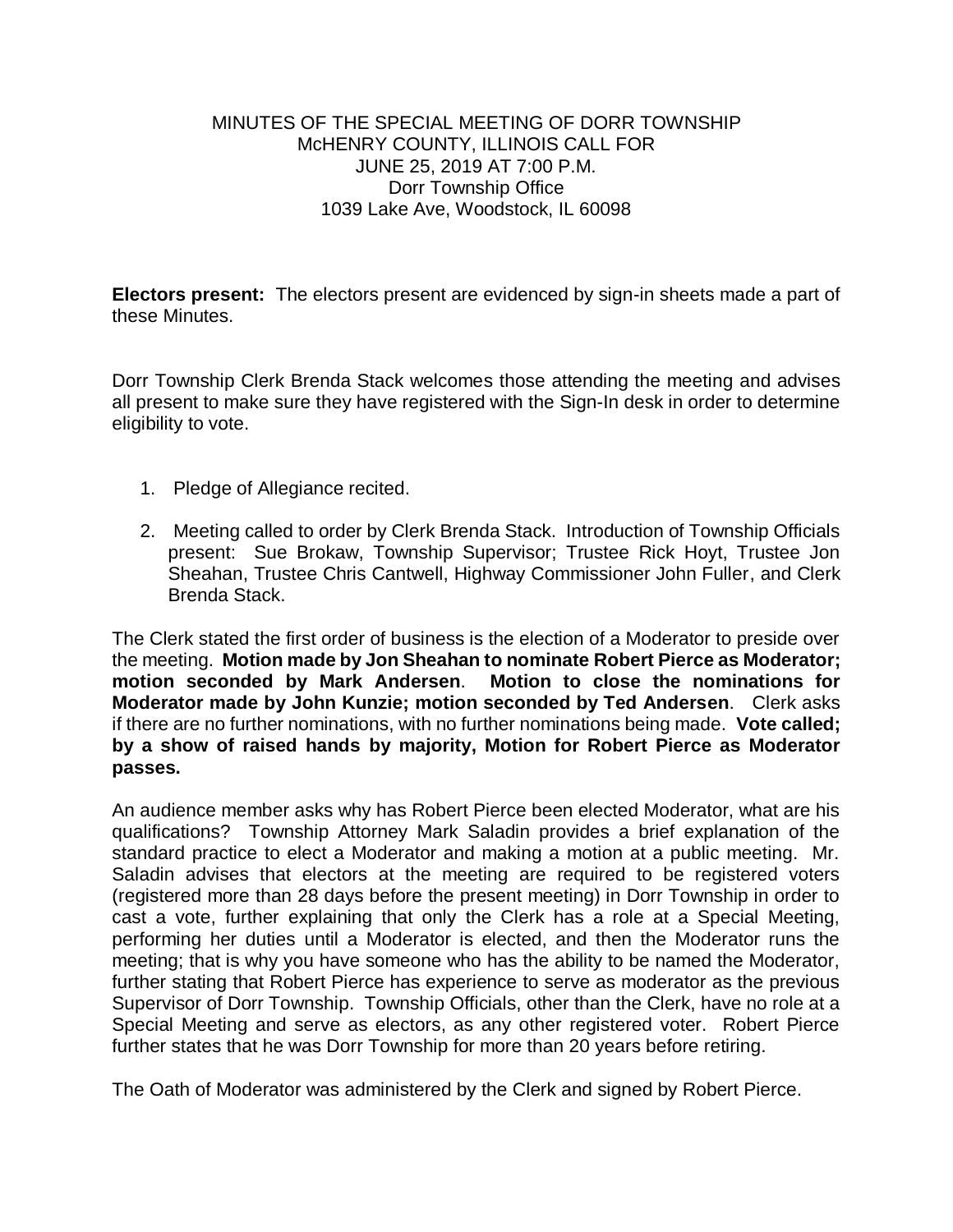## Page 2 – 06/25/2019

3. Moderator Robert Pierce asks Clerk to read the call of the Special Town Meeting. (Call of the Meeting, Certificate of Publication and Affidavit of posting Notices.)

Robert Pierce assumed the office of Moderator and asked the Clerk to read the Call of the Annual Town Meeting, which was published in the Northwest Herald on June 4, 2019. Call of the Annual Town Meeting for June 25, 2019 read aloud. Certificate of Publication and Affidavit of Posting Notices read aloud.

4. Purpose of the meeting is the purchase of real estate on Davis Road, Woodstock, McHenry County, Illinois.

Moderator Robert Pierce states that the purpose of this meeting is to determine whether or not the electors vote to allow the Dorr Township Board to purchase a parcel of real estate located adjacent to the Dorr Township Highway Department on Davis Road in Woodstock.

**Motion by John Kunzie to allow the Dorr Township Board to purchase a parcel of real estate located adjacent to the Dorr Township Highway Department on Davis Road, Woodstock, not to exceed \$95,000.00. Motion seconded by Mike Hallisey.**  Discussion. Dorr Township Attorney Mark Saladin advises that after discussion we will vote by ballot.

The Moderator asks if any Electors have any remarks.

Ernie Hagenow, 5907 Ironwood Drive steps to the podium and advises that he has performed research on the purchase of this property, made several telephone calls to different agencies about the use of the property, and asked about any restrictions. Mr. Hagenow uses several documents in his possession, as well as the large map provided by Dorr Township, to discuss this matter. Mr. Hagenow continues by advising this parcel is approximately 10.88 acres, further advising that he went onto the County website, using mapping software available. Mr. Hagenow advises that a significant portion of the property deemed highly functional quality wetland – almost 6 acres. Concerns and issues regarding contemplated purchase of this particular property. Restrictions and process of restoring wetlands. Mr. Hagenow advises he determined jurisdiction over property to be the City of Woodstock, and spoke with the City of Woodstock Planning and Zoning regarding setbacks, building lines; City Engineer was not specifically familiar with requirements for the wetlands. Mr. Hagenow advises he followed up what types of restrictions would be on the parcel. Current buffer pointed out on large map; 100 feet. Dorr Township map does not indicate wetlands. Uses Athena mapping through County of McHenry website to determine measurements. 139 feet, 181 feet and 122 feet mentioned as setbacks. Route 14 and Davis Road, 30 foot setback on both; 25 foot setback on each sideline of the property. Taking all these setbacks into consideration, Mr. Hagenow states that it is a very small portion of the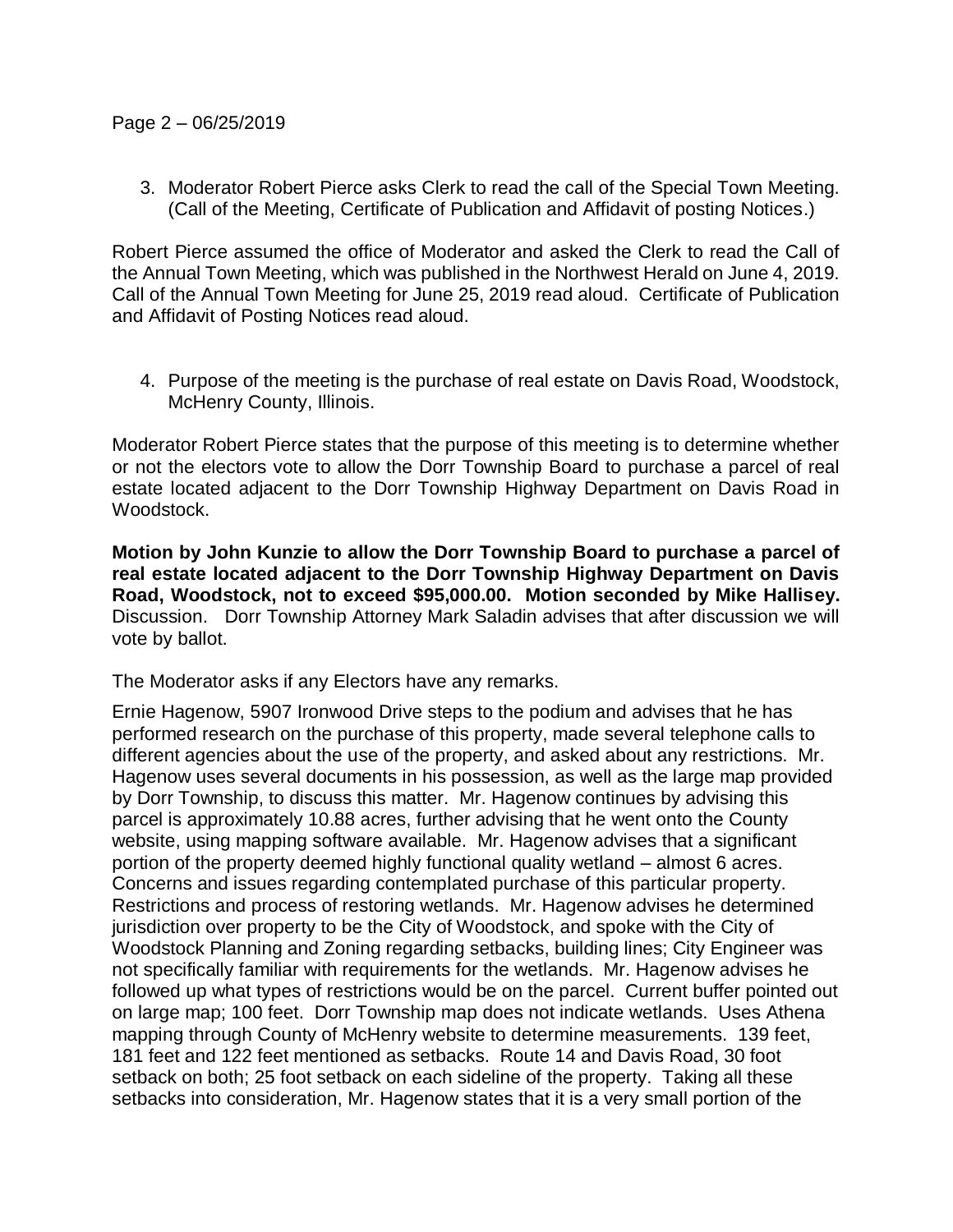property that would be usable, with significant cost regarding the wetlands and restoration. Mr. Hagenow advises he contacted Highway Commissioner John Fuller and asked what the property will be used for. Several audience members ask who John Fuller is; John Fuller, Dorr Township Highway Commissioner, steps to the front. Fuller advised that the uses contemplated are yard storage (dirt, culverts, downed tree material and other items that are difficult to store currently), recycling possibility, ability to use property as drop off for used tires. Mr. Hagenow states that covered storage is required for tire storage. Mr. Hagenow states that the township would incur costs to dispose of the tires - \$5.00 to \$10.00 per tire. Highway Commissioner Fuller further advises that residents could drop off brush which could be turned into mulch for residents' use; currently do not have equipment to mulch, but could rent that equipment. Mr. Hagenow asked about the possibility of partnering with other townships, and Highway Commissioner Fuller advises they already do so. Mr. Hagenow further advises that he contacted The Land Conservancy and spoke with the Executive Director; she was unaware of other use(s) for the property other than restoring wetlands, leaving about one (1) acre for other use. Mr. Hagenow states that his estimation shows nowhere near one (1) acre left on the property for use by Dorr Township; usable approximately in the center 181 foot less 130 foot setback, maybe a 50 foot piece of property. Audience questions commence.

Several audience members state they thought the purpose of the purchase was the wetlands and restoration thereof. Township Attorney Mark Saladin advises it is important to understand Dorr Township is asking to enter into a contract to purchase, which would then give the Township the right to explore all these items. The Township needs the contract in order to explore to find out from the City and other agencies as to what we can do on the property; conduct due diligence. Karen Trannel, 6020 Ironwood Drive, asks if anything has been done to research the property? Highway Commissioner Fuller indicates report that has been conducted. Township Attorney Mark Saladin advises a Phase I Environmental Study has been completed, which is a preliminary report for assessment of the area and taking of soil borings, looking at historical records, and it was determined that the purchase would be feasible. Jerry Hopkins, 1262 Gerry Street, asks how much money has been spent, how much did this study cost? Highway Commissioner advises that the Phase I Study cost was \$2,000.00. Audience member asks who now owns the property? Sue Brokaw (Dorr Township Supervisor) advises that the property is in a Home State Bank Trust by the O'Leary family. Sue Brokaw further advises that the intended purchase of the property is extra storage, recycling, and The Land Conservancy will help to restore the wetlands on the property. Explanation of Land Conservancy role; Township Attorney Mark Saladin advises that this is typically done through easements to allow The Land Conservancy to access the property. Melissa Grycan, Restoration Ecologist with The Land Conservancy of McHenry County, steps to the front and advises we have offered our services to get rid of invasive species on the property. Brief explanation of their services; they do restoration, help agencies or private landowners; budget-friendly alternative. An audience member asks about cost and time frame., Melissa Grycan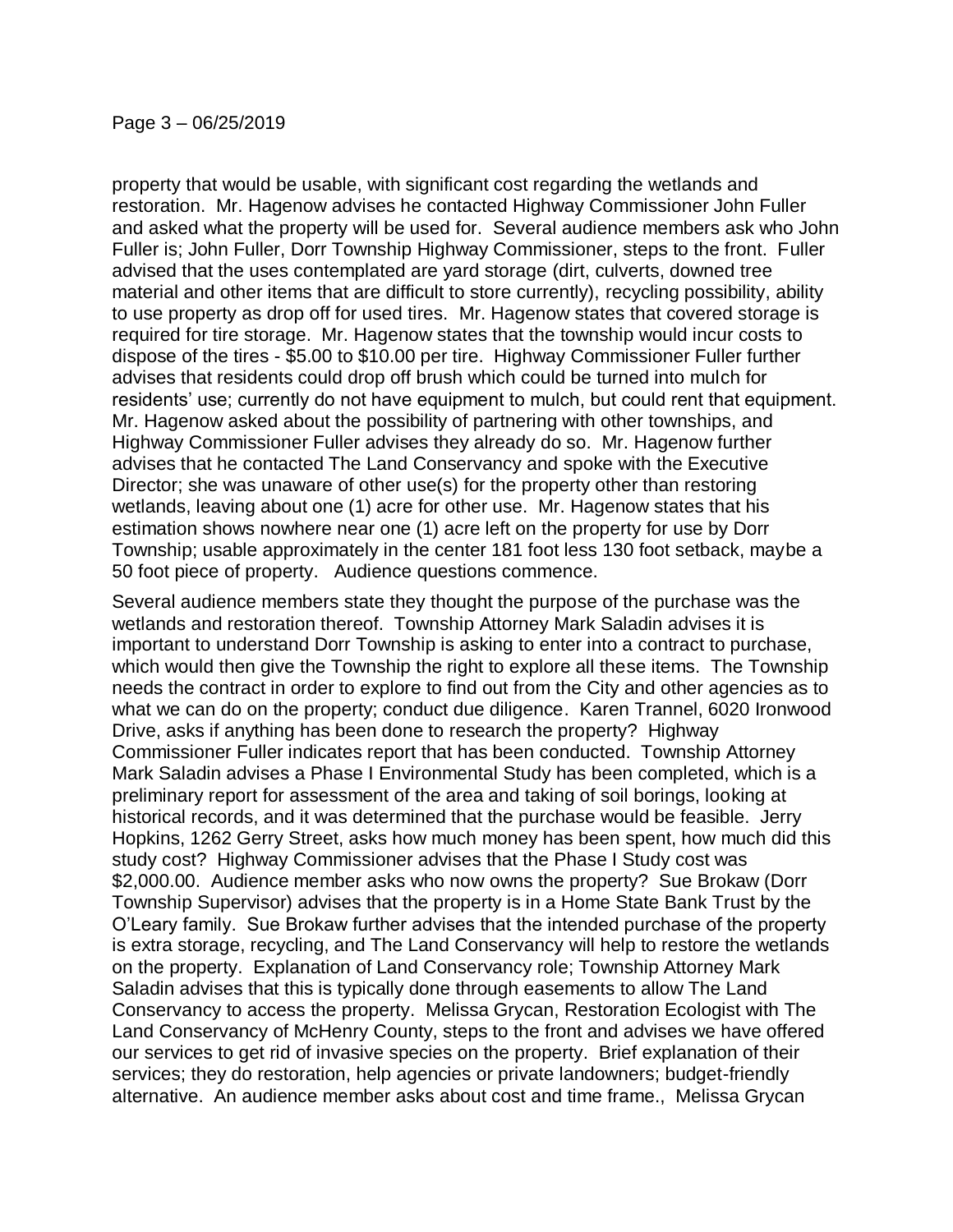advises there is no management plan in place yet – three (3) years at the very least, \$5- \$10,000.00 per acre over entire three (3) years, approximately \$25-\$50,000.00. What we are talking about restoring, and was previously discussed regarding setbacks, is not buildable. Larry Hansen, 801 Duvall, advises he is a former realtor recently retired, advises of the process of writing a contract to do the due diligence, and if it is not right, you can walk away; need a contract and option to purchase. Mark Andersen, 1242 Gerry Street, advises easements and setbacks relate to buildings. Township Attorney Mark Saladin advises Dorr Township does not intend to build anything on the property. John Kunzie advises his experience in real estate has always indicate the highest and best use of a piece of property. \$95,000.00 would be \$9,500.00 per acre, has there been an appraisal? Sue Brokaw advises that Frank Harrison, Harrison & Associates land appraisers, has done an appraisal and it was appraised, as she recalls, at \$110,000.00 - \$114,000.00. An audience member asks if wetlands are protected? Township Attorney Mark Saladin advises there are different types of criteria, storm water management practices, typically Army Corps of Engineers. Don Range, 3407 Chukar Place, asks what is the difference between natural wetlands and man-made wetlands? His family farm was located on the property, he lived there from 1938 to 1950; history of property. Alan Williams 1241 Tara, advises of familiarity with property, behind his house, underground water percolation, all wetlands there. Mary Hill, 1018 Harrow Gate, advises she thought the purpose was for recycling – now also to park township vehicles? Highway Commissioner Fuller advises it is more for holding gravel and dirt and material storage, cut trees, and tires, recycle asphalt. Mary Hill asks what am I voting on? Highway Commissioner Fuller continues that it will be for storage, recycling (not right away). Some residents are concerned about use and purpose of purchase, and whether it is cost effective. Ken Arendt, 1541 Ginny Lane, advises we are trying to understand use, seems like very little land to do anything. Question is asked can you or someone else dispute some of these things raised by the first speaker, from the Township standpoint? Highway Commissioner John Fuller advises we will not be building anything on the property, no setbacks for building. Concrete blocks to divide asphalt, gravel, mulch, etc. There is enough land to do what we are talking about, referring to large map indicating usable land. Sue Brokaw advises there is enough usable land for our purposes. Dan Pierce, 405 Vine Street, asks what is the plan of action? Highway Commissioner John Fuller advises we will need to research about recycling uses and tires. Dan Pierce asks what is suggested scope of use with timeline? Larry Hansen advises they are only trying to use 1-2 acres; does not seem that unreasonable. Taking care of an eyesore and The Land Conservancy w ill be helping to preserve wetlands. I'm proud that someone wants to take care of it. Jason Trannel, 6020 Ironwood Dr., asks if there will be another meeting after this one to vote or is this it? Township Attorney Mark Saladin advises that no, there is no more vote after this meeting. This vote will give the Township the power to negotiate a contract and if everything lines up because due diligence has been made, then the Township can consummate the deal and close the transaction. An audience member states that it was her understanding that this was all concerning wetlands and that is the most